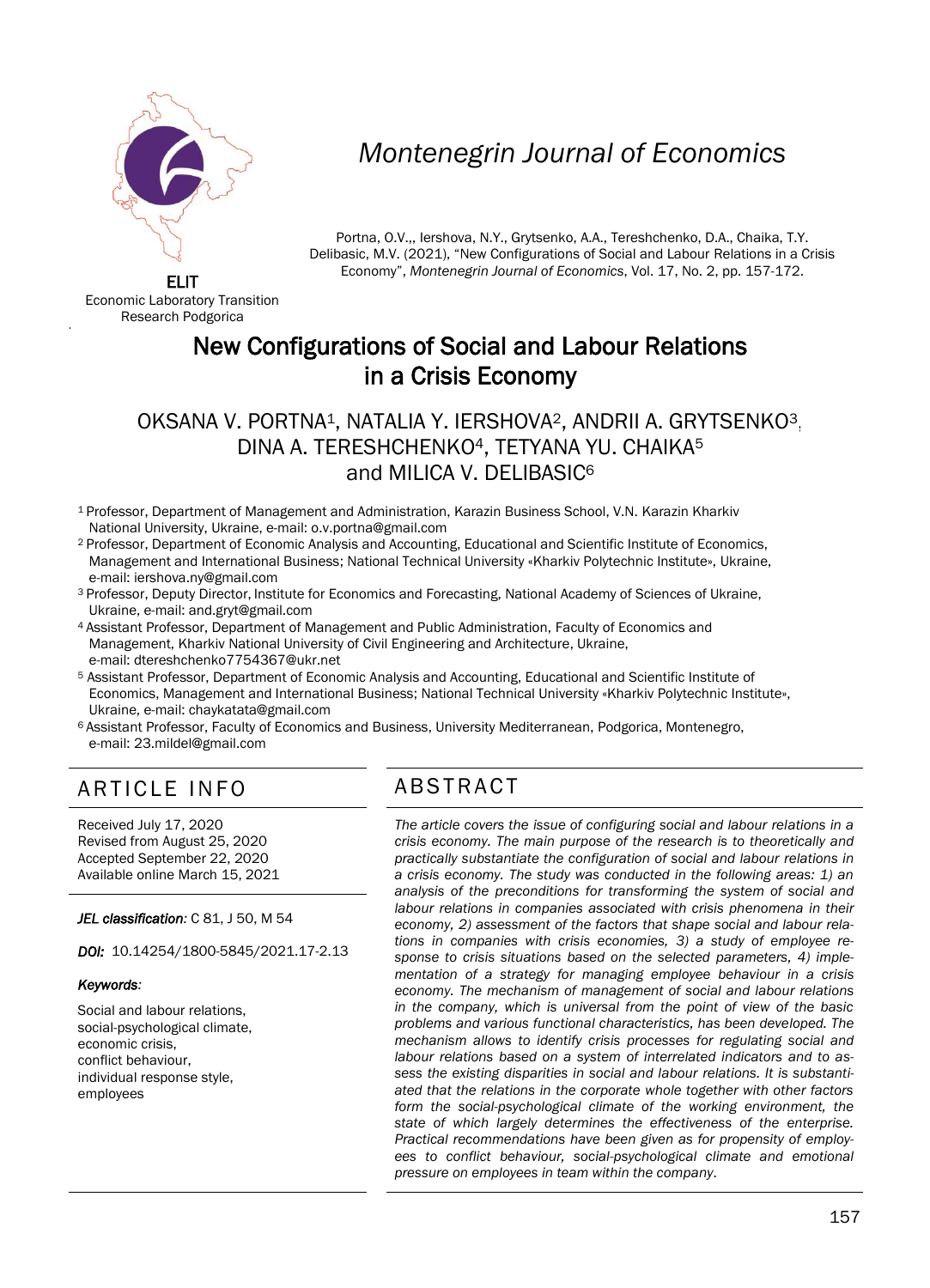#### **INTRODUCTION**

The second half of the twentieth century is marked with active changes in the configuration of social and labour relations in many countries around the world. The European social model implemented in the EU member states has given impetus towards forming and developing the concept of social economy and social entrepreneurship which is playing an increasingly important role and strengthening its position. There is a growing number of researchers who display their interest for social economy and entrepreneurship as an instrument of active policy in social and labour relations (Libanova, 2008; Yulianti and Prameswari, 2020). Analytical data and statistical observations demonstrate that social and labour relations are the most important basic element of the production relations of society (Atamas et аl., 2020). Thus, when studying the role of the human factor in the development of Eastern and Central Europe, A. Tóth et al. (2020) emphasize a close connection between the management of social and labour relations and economic growth, information technology development, higher education, productivity and innovation introduced in companies. Employment and unemployment reflect the key characteristics of the labour market and affect the configuration of social and labour relations in companies in a crisis economy. To confirm the relevance and importance of social and labour relations in a crisis economy, statistics on employment levels in EU member states are presented (Figure 1).





Employment statistics in the EU member states (28 countries) for the first quarter of 2019 show that the number of employees increased by 0.3% in both Eurozone and the EU-28 compared to the previous quarter. On an annualized basis, employment increased by 1.3% in Eurozone and by 1.1% in the EU-28. Regarding the dynamics of the employment rate in the EU member states (28 countries) by level of education, there has been a slight increase in the number of employees with higher education since 2015; however, the average employment rate of such employees is 82% since 2008. The average employment rate of employees with primary education is 56% for the period of 2008 to 2019. Employees with higher secondary education are employed at the level of 72%. It should be noted that labour market regulation is an important task facing the European Commission, the European Parliament and the Council. During 2014-2020, the European Union allocated €352 billion for measures to invest in education, professional training, promoting social integration and sustainable and quality employment, and supporting labour mobility. The dynamics of unemployment level in EU member states (28 countries) is illustrated in Figure 2.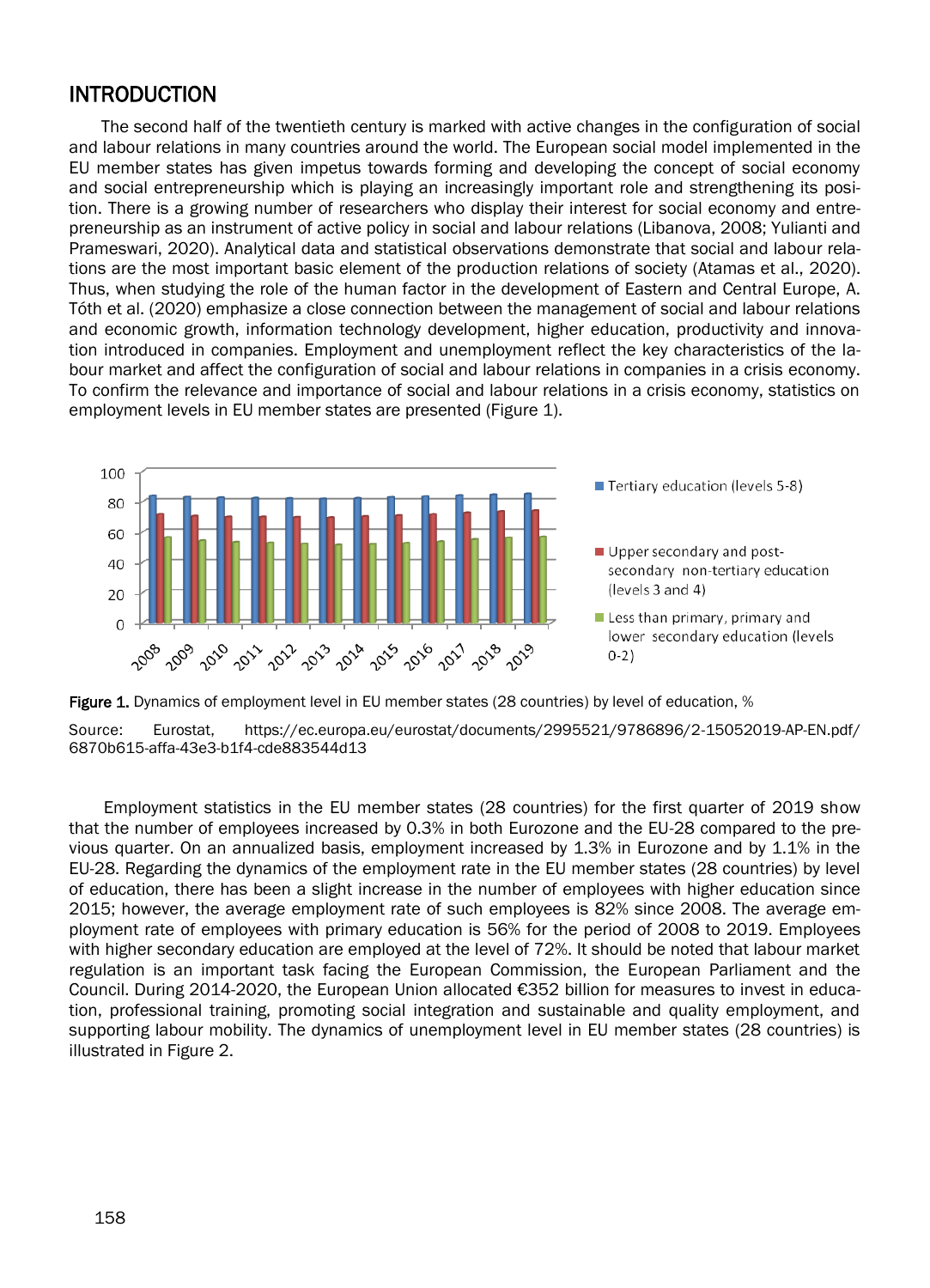

Figure 2. Dynamics of unemployment level in EU member states (28 countries), %

Source: Eurostat, https://ec.europa.eu/eurostat/documents/2995521/9935256/3-01072019-AP-EN.pdf/fdd80b34-6c9d-43a2-b2c0-2ce9d4dc3c9c

According to (Eurostat), the unemployment rate in the EU-28 decreased by 0.1% in May 2019 compared to the previous month and by 0.6% year on year, amounting to 6.3% (15.7 million people). During 2019, the unemployment rate reduced in 23 countries of the European Union (mostly in Spain, Cyprus, and Greece). The lowest unemployment rate is observed in the Netherlands (3.3%), Germany (3.1%), and the Czech Republic (2.2%). However, it is high in Spain (13.6%) and Italy (9.9%). In 2019, there were 3.2 million unemployed under the age of 25 (14.3%) in the EU member states (28 countries). The situation on EU regional labour markets is largely determined by the effects caused as a result of the global financial and economic crises, migration processes, digital transformation of the economy, and quarantine measures introduced as a result of COVID 19. The European Commission, the European Parliament and the Council have set up the European Labour Authority (ELA) to build confidence in labour mobility, optimize infrastructure for more effective joint actions, violate labour and social legislation and regulate social and labour relations (European Commission – Statement).

#### 1. LITERATURE REVIEW

As an object of management social and labour relations are becoming increasingly important in modern companies since entrepreneurs and managers face the problem of numerous processes occurring in the socio-economic environment. Skibiński (2019) suggests considering demographic aspects in strategic human resource management and pays special attention to actions aimed at mitigating the effects of labour shortages in different age groups through the analysis of the employees age structure or managing working groups from several generations.

The impact of globalization and the technological revolution produced on labour relations is coupled with a certain positive aspect, which is to expand the scope and content of labour democracy in the new way that is being formed. Gelashvili et al. (2020) believe that social and labour relations characterize the economic, psychological and legal aspects of the interaction between individuals and social groups and increase the social value of the employee.

Glonti et al. (2020) consider social and labour relations in the concept of socialization of sustainable company development based on the principles of corporate social responsibility. Social and labour relations are studied from the standpoint of social life in the team (a person's place in the work environment, his/her attitude to work, motives and job satisfaction, occupational prestige, the dynamics of relations between employees and their groups on ownership of working conditions and means, dynamics labour behaviour, etc.). In addition, scientists emphasize that the socialization of the economy is largely determined the needs of employees met and social problems solved (Ibid.).

Researchers on the issues of generational management and approaches to the quality of working life note that the concept of social and labour relations is used to describe aspects directly or indirectly related to the constant interaction between employees, employers and government (state) in a modern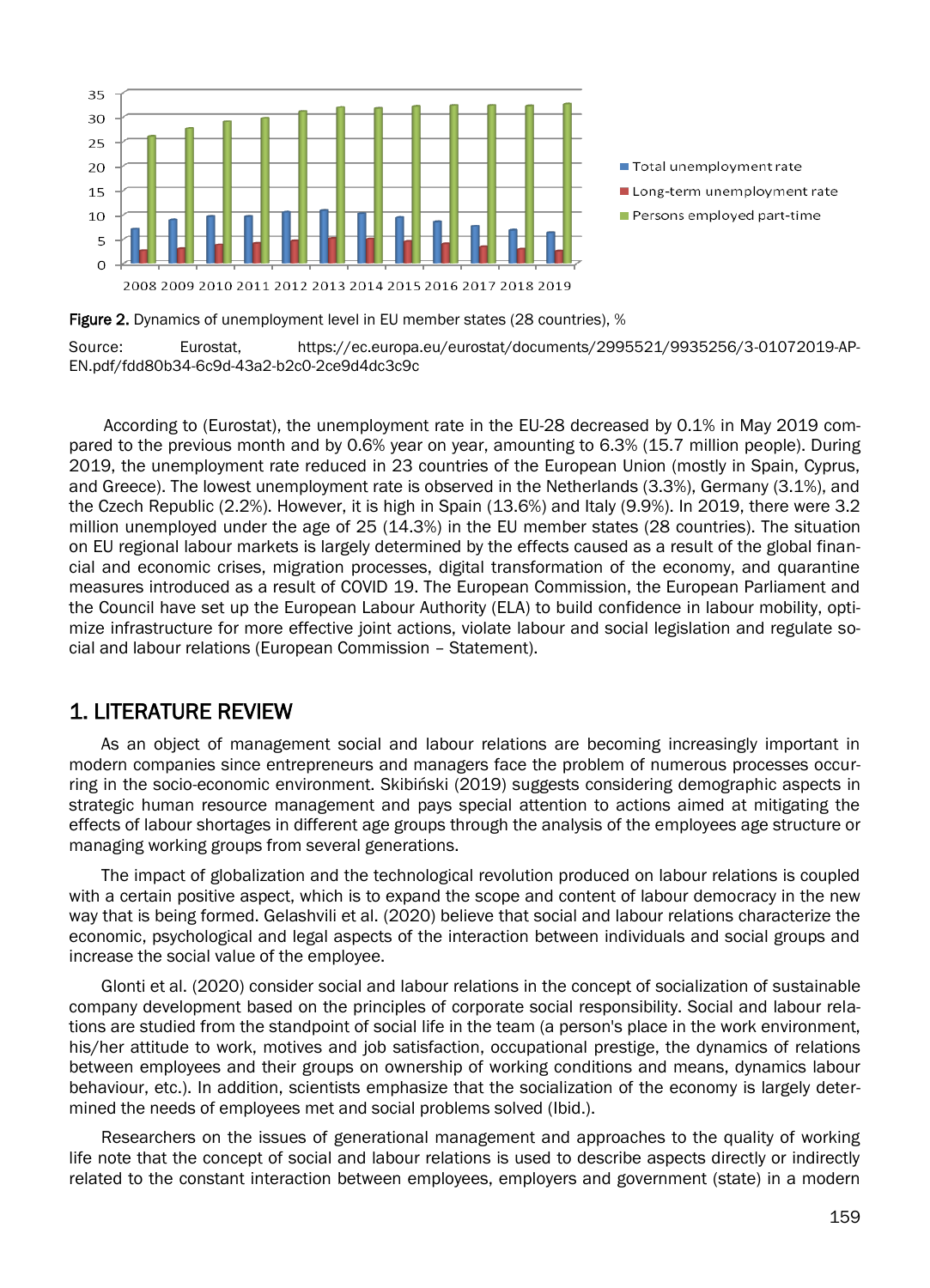society. The scientific results obtained by Martínez-Buelvas and Jaramillo-Naranjo (2019) confirm that employees of older generation are more dedicated and absorbed with their work — they are enthusiastic, loyal to their employers and law-abiding.

A group of scientists, who study the issues of personnel development as a condition for sustainable development of entrepreneurship, conclude that it is necessary to consider the adaptation of employees as a major development factor in a crisis. Sabat et al. (2019) identified following employee strategy situations: a choice of standard alternatives, a problem situation, and a crisis situation. The researchers also note that the intellectual development of employees can successfully solve problems associated with the emergence of new areas of educational activities and to ensure their competitiveness in the market (Ibid.). Mustika et al. (2020) assessed the problems of behaviour and knowledge exchange in companies and identified following provisions on the quality of working life: ensuring employee satisfaction with the help of achievements at work; complying with the requirements of labour democracy; availability of opportunities for continuous professional growth. The authors (Khakimov et al., 2019) note the importance of autonomy of the employee's personality and the possibility of developing their various abilities, i.e. an individual approach to a person in the workplace.At the same time, Khakimov et al., (2019) prove the importance of intellectual capital in the formation of a favourable social-psychological climate. Thus, the presence of talented employees and their abilities provide the company with competitive advantages, and the correct measurement and management of this capital allows formulating an innovative development strategy and unleashing its potential.

In recent years foreign authors have been also paying attention to the relationship of conflicts in the workforce, the social-psychological climate of the production environment and emotional pressure on employees in this environment (Einarsen, 2000). Hoel et al. (2001) note that conflicts in the workforce create an unfavourable social and psychological climate. And the associated emotional pressure on employees can lead to a number of negative consequences for team members that manifest in chronic stress, deteriorated mental health and various psychosomatic symptoms. For the company, the negative consequences are expressed in an increasing number of sick leaves and a decrease in efficiency and productivity (Mikkelsen et al., 2001).

Social and labour relations largely depend on safe working conditions. According to Directive 89/391/EEC, companies in EU member states are required to implement standards on safety and labour protection (Council of Europe Directive). Stoyanova (2019) notes that social and labour relations depend on the social-psychological climate which is also formed under the influence of leadership styles and methods. Therefore, having the basics of social-psychological knowledge the leader must effectively influence the social-psychological environment, and through them the organizational and economic processes which take place in the team (Ibid.). When studying the problems of the impact the organizational culture has on social and labour relations in crisis management, experts analyse organizational cultural barriers. This emphasizes the importance of communication for rapid decision-making. Employee involvement in crisis management practices is based on the length of their service, their level of education and culture. If employees believe that their tenure is temporary, it may affect their day-to-day operations, including crisis management (Abo-Murad et al., 2019). At the same time, social and labour relations are an element of financial and economic security of the enterprise. Thus, the scientists (Iershova et al., 2019) substantiate the importance of personnel security as an element of the economic security system, characterize personnel risks, and provide recommendations and suggestions for optimizing personnel security in the economic security system.

The researchers Midiantari and Agustia (2020) study the impact of social and labour relations on the value of a company through corporate reputation as an intermediary variable. Using the resource-based theory and signal theory, the authors analyse the impact of corporate reputation on social and labour relations for the business value. This study is important for assessing the contribution of intellectual capital, which is formed under the influence of social and labour relations for corporate reputation (Midiantari et al., 2020). The authors (Portna et al., 2020) also explore the important role of social and labor relations in the management of the company, taking into account the interests of stakeholders.

The study of personnel management practices and factors discusses the effectiveness of social and labour relations management methods in order to motivate employees and ensure their productivity and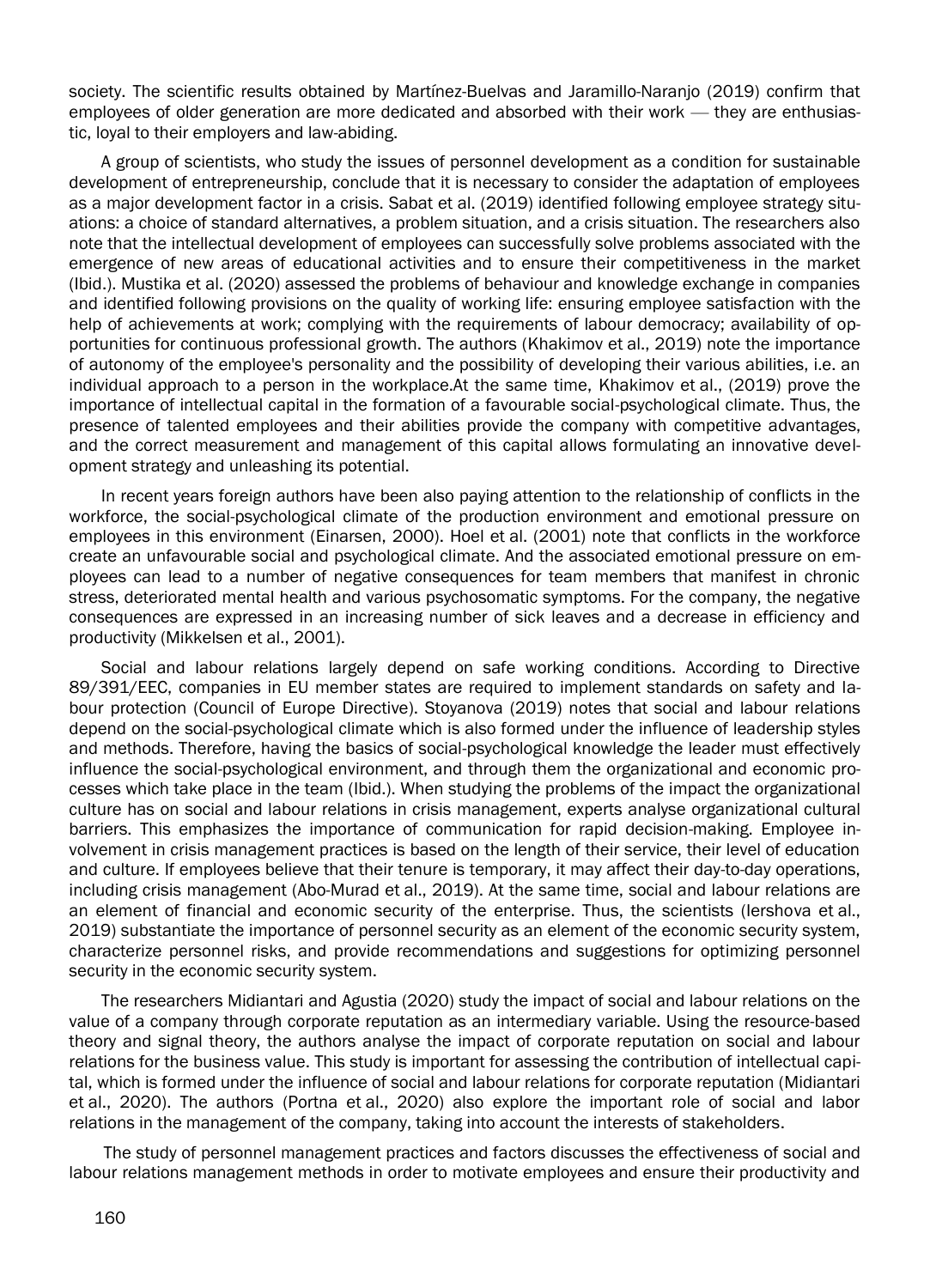job satisfaction – this will help companies increase business efficiency and profitability (Solanki 2020). The HRM department plays an important role in the management of social and labour relations to ensure a favourable social-psychological climate. Solanki K. determines following motivation factors: training and development programs, praise or recognition of employees, wages, safe and healthy working conditions, incentives, promotions and other perks. Personnel management uses a system of service certification, which promotes the development of personnel, performance management and career support (Solanki 2020). The study of efficiency, creativity and innovation based on staff competence in the era of IR 4.0 notes that human resources play an important role in the fulfilment of creative and innovative enterprises using internal and external opportunities. Staff competencies affect the configuration of social and labour relations in the era of IR 4.0 (Harini et al., 2020).

#### 2. DATA AND METHODOLOGY

Our empirical goal is the companies of Ukraine and Montenegro. These are mainly enterprises working in the field of mechanical engineering and metalworking, woodworking, and production of building materials. An empirical study of preconditions for transforming the system of social and labour relations in companies related to the crisis in the economy is based on a set of data on companies for the period of December 2019 to May 2020. The authors also collected detailed information on personnel management techniques from 54 companies; they are presented in Table I. The research period is January to May 2020. The data collection strategy included opinion polls of employees, formalized interviews with managers as well as the collection of archival data to solve the problem of common methods applied to personnel management. The survey was conducted among executives, managers and employees (specialists and workers) to develop authorial measurements of the configuration of social and labour relations.

When detecting a tension in social and labour relations, longitudinal supervision was used. To determine the propensity of the individual to conflict behaviour, the Thomas method was used. In order to assess the perception of employees of the social and psychological climate, the Psychosocial Work Environment and Stress Questionnaire (PWSQ) was used. Statistical processing of the obtained data was performed using Spearman's rank correlation coefficient and Student's t-test. The analytical strategy included an assessment of the causal relationship between the behaviour of the company's staff (individual style) and crisis phenomena. For this purpose, the parameters for the sample of respondents are established (Table 2). The Crosstabs procedure in the SPSS Base program is used with the criteria set by researchers (Table 7). To measure the strength of the connection when analysing the conjugation tables the following coefficients are used: coupling coefficients based on  $\chi^2$ ; ranks; coefficients that measure the information relationship between factors. Next, χ2 is calculated for the combination table with the degree of freedom that equals to 20 (Table 8).

### 3. RESULTS AND DISCUSSION

#### 3.1 Factors of transformation of the system of social and labour relations in companies

To establish the preconditions for transforming the system of social and labour relations in companies related to economy crises, the researchers interviewed 230 respondents (executives, managers and employees of enterprises in Ukraine and Montenegro). The sample comprises 54 companies (Figure 3).

Ukraine and Montenegro turned out to have a priority factors that affect the social and labour relations in a crisis. For Ukrainian enterprises, this is the growth of part-time employment and attenuation or loss of the trade unions' role. For Montenegrin companies, this is the growth of overall unemployment rate and the migration of human capital.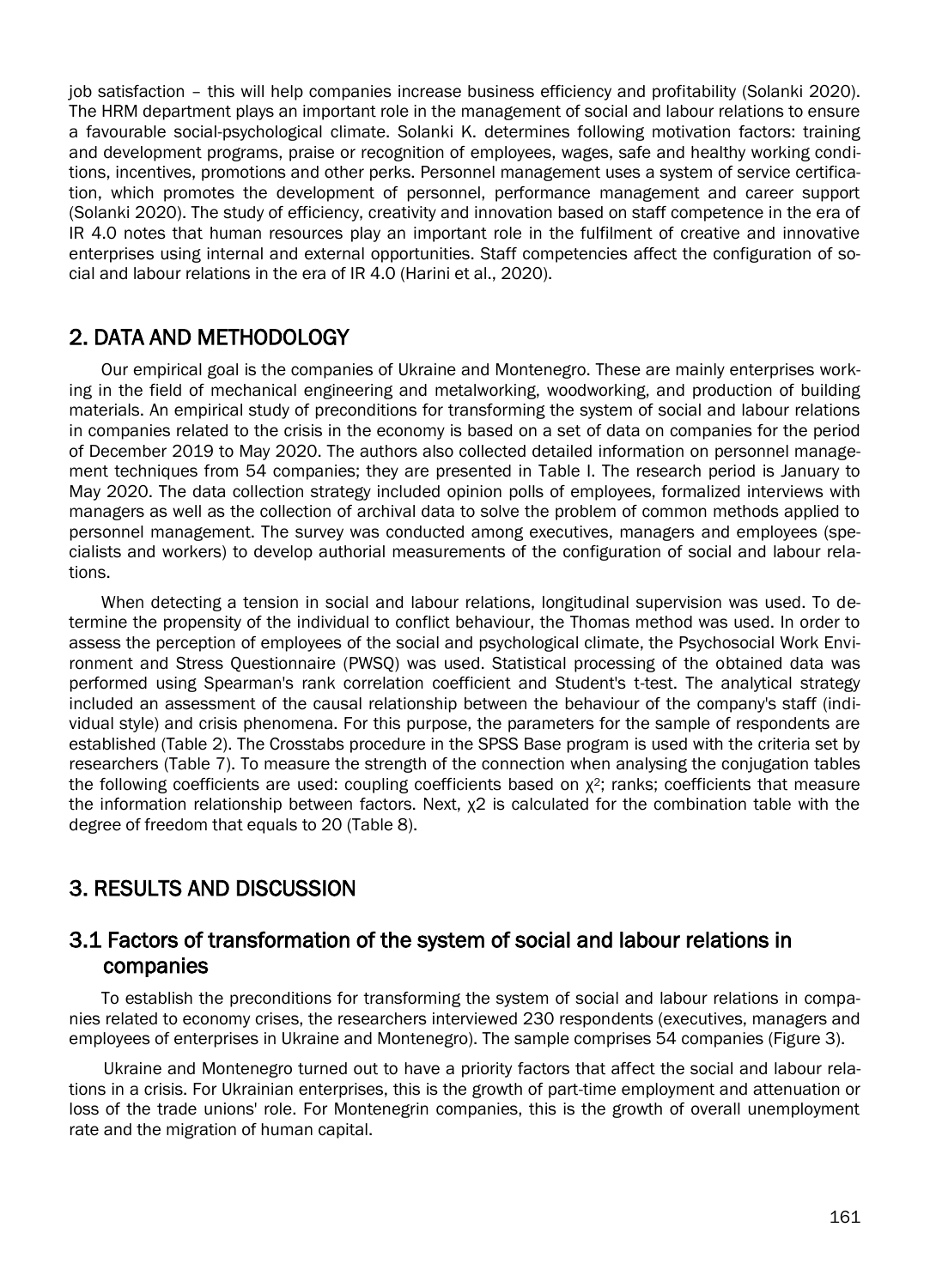

economy crisis

Source: authors

Table 1. Distribution of respondents' views on the economy crisis that causes transformations in the system of social and labour relations in companies

|                                    |                |                        | Distribution of respondents' answers based on their status, % |           |                      |               |                  |                             |         |
|------------------------------------|----------------|------------------------|---------------------------------------------------------------|-----------|----------------------|---------------|------------------|-----------------------------|---------|
| The results of the economy crisis  |                | mechanical engineering |                                                               |           | woodworking industry |               |                  | production of building      |         |
|                                    |                | and metalworking       |                                                               |           |                      |               |                  | materials                   |         |
|                                    | $\mathbb{R}^2$ | MN                     | $\frac{1}{2}$                                                 | $SMI$ MM  |                      | $\frac{1}{2}$ | $S/M$            | M/M                         | ب<br>سا |
| A   Growth of part-time employment | 。<br>©         | 10.1                   |                                                               | $9.5$ 8.4 | 12.5                 | 17.4          | $\overline{3.2}$ | $\frac{1}{2}$               | 13.4    |
| Raise in the overall unemploy-     |                |                        | $25.8$   19.5   21.4   26.8   19.8   23.1   27.9   22.5       |           |                      |               |                  |                             | 22.5    |
| ment rate                          |                |                        |                                                               |           |                      |               |                  |                             |         |
| Diminution/loss of the trade un-   |                |                        | $15.7$   22.4   28.9   13.5   15.4   27.4   16.8   14.4       |           |                      |               |                  |                             | 26.4    |
| ion's role                         |                |                        |                                                               |           |                      |               |                  |                             |         |
| Elevated requirements for profes-  | 36.8           |                        | $34.5$   24.5   34.5                                          |           |                      |               |                  | $34.5$   23.4   38.7   36.6 | 22.2    |
| sional competences                 |                |                        |                                                               |           |                      |               |                  |                             |         |
| Transfer of human capital          |                |                        | $14.8$   13.5   15.7   16.8   18.8   8.7   14.4   16.8   15.5 |           |                      |               |                  |                             |         |
|                                    |                |                        |                                                               |           |                      |               |                  |                             |         |

l. SM – executives and senior managers, MM – middle managers, E – employees Source: authors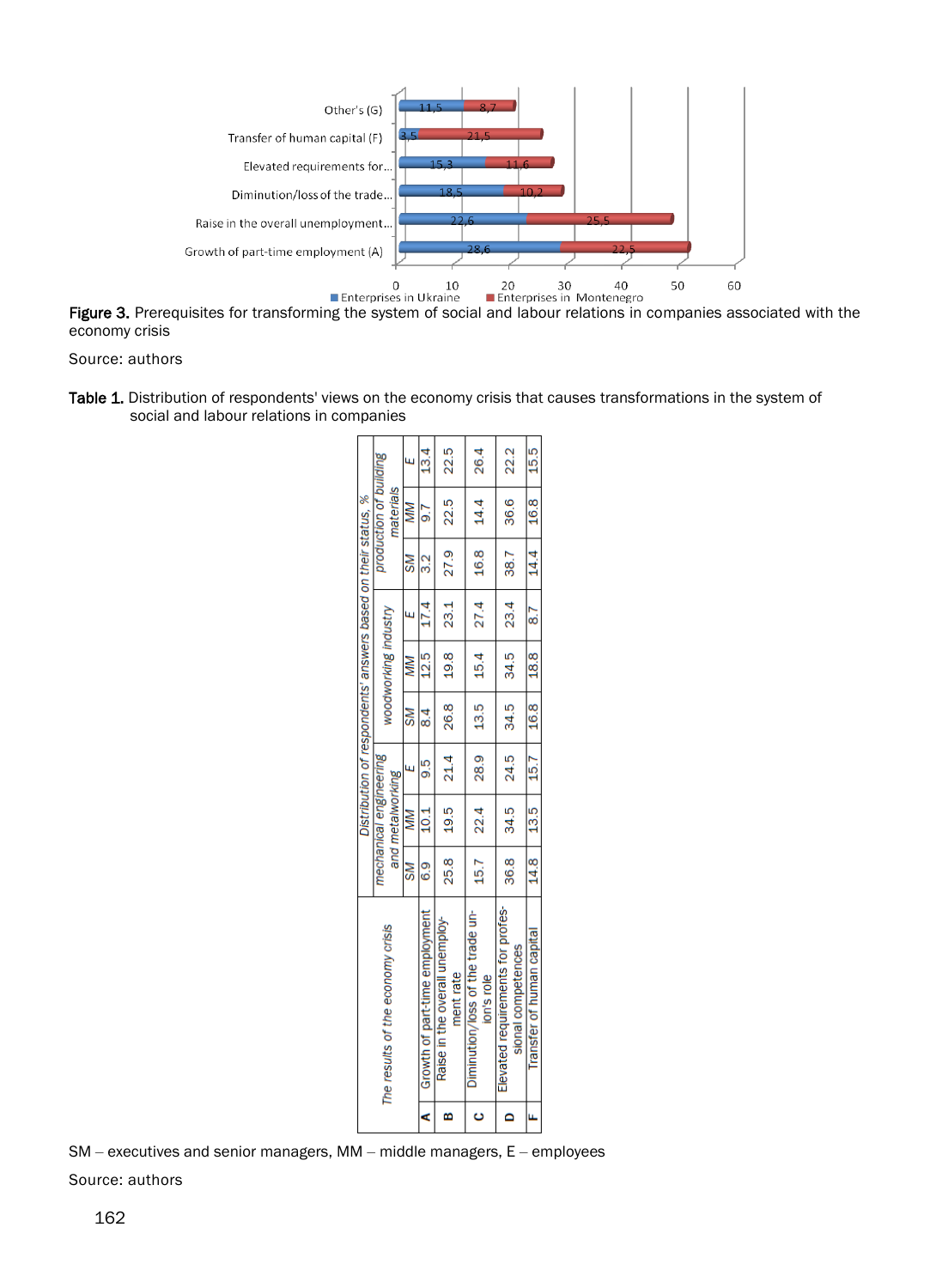Further, the design of the study focused on identifying the impact the crisis factors produce on the status of respondents. Therefore, it was important to consider availability of trade unions in the surveyed enterprises. There were 230 respondents represented by managers of higher and middle levels. As a result of the survey, 160 people work at enterprises with an operating trade union, and the rest 70 are employees of enterprises with no trade union in action. The process of forming a sample of respondents at Ukrainian enterprises without a trade union was coupled with significant difficulties. The top management of such enterprises opposed to conducting a survey among their employees. The main reason for this, in the authors' opinion, is the reluctance to expose violations of labour rights, deteriorated quality of working life and, as a consequence, aggravation of social and labour relations within the company. Thus, the initial purpose of the study had to be reduced. The total number of objects of field research works -54 companies (18 — mechanical engineering and metalworking firms, 18 — woodworking enterprises, 18 — companies that produce building materials) (Table 1).

The results presented in Table 1 show the growth of part-time employment as a factor of transformation in social and labour relations under crisis conditions (average 10.12 %), increase in overall unemployment (average 23.24 %), diminution or loss of the trade union's role (average 20.1 %), increase of qualification requirements (average 31.74 %), and transfer of human capital (average 14.79 %). Increased competition encourages entrepreneurs to curtail production or relocate it to areas with low labour costs. The system of social and labour relations (SLR) in companies in a crisis economy based on the crisis factors identified during the survey is shown in Figure 4.



Microenvironment: the company environment which is characterized by sanitary and hygienic  $\Box$ working conditions, physical microclimate, organization of joint activities, and the nature of the activities performed

11 The reasons for transforming social and labour relations in the company

Macroenvironment: social situation; a set of political, cultural, economic, and other conditions

Figure 4. The system of social and labour relations (SLR) in companies under a crisis economy

Source: authors

88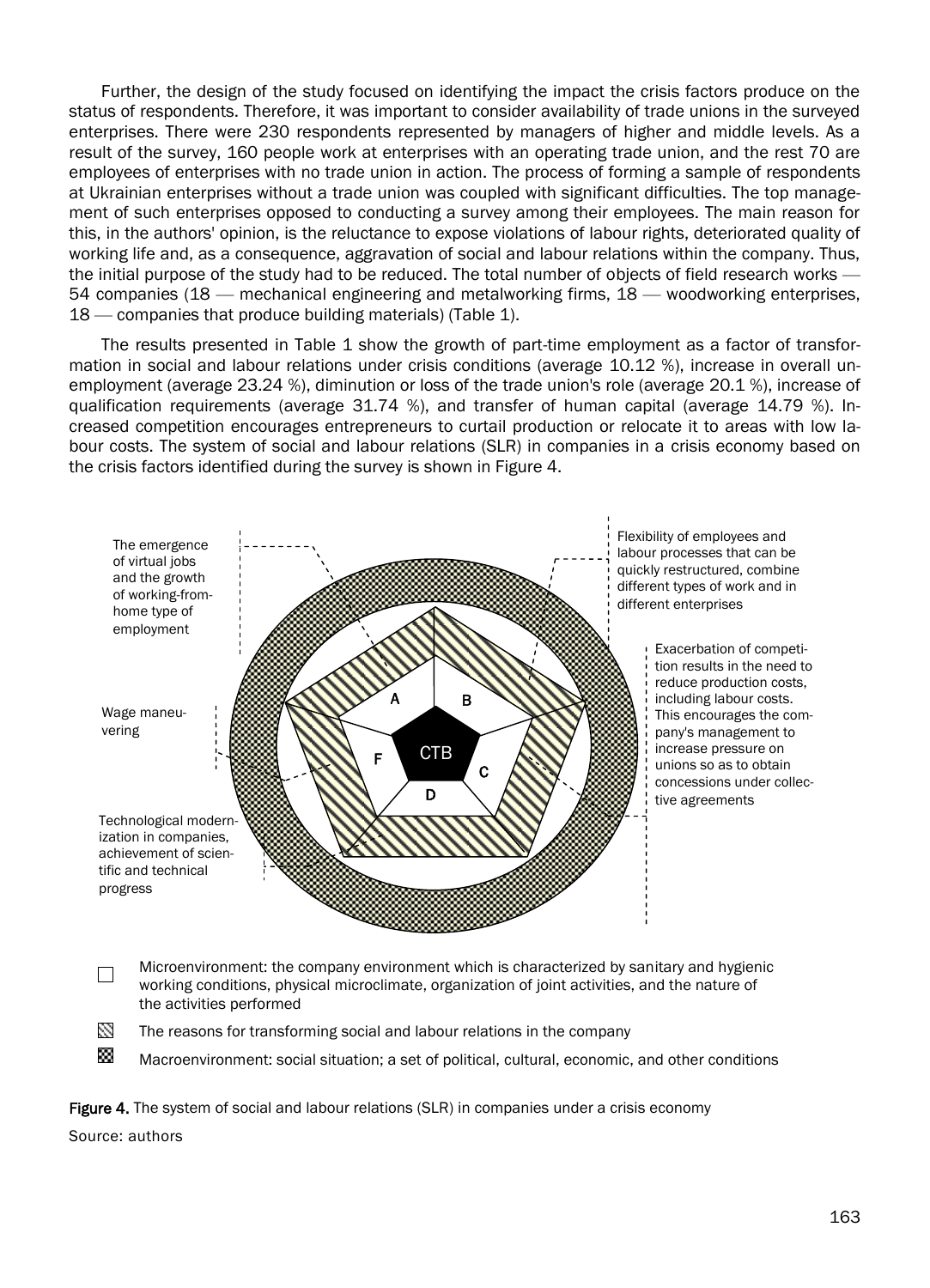Social and labour relations are characterized by tensions associated with the aggravation of the political and economic situation in countries and the world. The employed are in no hurry to change their jobs — they act thoughtfully and carefully. The undisputed priorities in the work are presented by salary (78% of respondents), a convenient schedule (54% of respondents), and career growth (44% of respondents).

#### 3.2 Behaviour of employees of the company's staff in risky conditions

The analytical strategy included an assessment of a causal relationship between the behaviour of the company's staff (individual style) and crisis phenomena. The authors of the current study proceed from the position that the corporate whole is a social environment with the actual process of forming labour potential of the employees and their personality. It is important to create a socio-psychological climate in the team, which contributes to the prospects of professional and qualification growth of employees, increasing prestige of certain types of work, job satisfaction, reducing emotional stress. Characteristics of the sample of respondents at enterprises are given in Table 2.

| <b>Parameters</b><br>of the sam-<br>ple | Companies with operating trade unions                                                                      | Companies without trade unions in action                                                                     |
|-----------------------------------------|------------------------------------------------------------------------------------------------------------|--------------------------------------------------------------------------------------------------------------|
| Gender ratio                            | 30% of men and 70% of women                                                                                | Men 36%, women 64%                                                                                           |
| Age-specific<br>rate                    | Under the age of $30 - 14$ %, 31 to $40 - 24$<br>%, 41 to 50 - 39 %, 51 to 60 - 20 %, over 60<br>$-3%$     | Under the age of 30 $-$ 35 %, 31 to 40 $-$<br>26 %, 41 to 50 $-$ 25 %, 51 to 60 $-$ 12 %,<br>over 60 $-2$ %. |
| Education                               | Secondary special education - 46%, incom-<br>plete higher education - 16%, higher educa-<br>$tion - 38%$ . | Secondary special education - 39%, in-<br>complete higher education - 25%, higher<br>education $-36%$ .      |
| Work expe-<br>rience                    | Work experience up to one year $-3$ %, 1 to 5<br>years - 25 %, over 5 years - 72 %.                        | Work experience up to one year - 13 %, 1<br>to 5 years $-24$ %, over 5 years $-62$ %.                        |
| Status<br>groups of<br>respondents      | 9% – top managers and senior managers, 23<br>% - middle managers, 68 % - specialists and<br>workers        | 11% — top managers and senior manag-<br>ers, 29 % — middle managers, 60 % —<br>specialists and workers       |

Table 2. Parameters of the sample of respondents.

Source: authors

Thus, the survey involved respondents of different ages. As we can see, most of the respondents have higher education; a slightly smaller number of people have secondary special education; however, there are also people with incomplete higher education among those employed. Having received education, the vast majority of people do not find it applicable and are forced to work outside their specialty, or they believe that it is more appropriate to work in any other field that is not relevant to their degree.

Using the Thomas test (Thomas 1971), the authors studied the individual styles of employee response to crisis situations based on the gender ratio (Table 5), education (Table 3), age (Table 4), work experience (Table 5), and status (Table 6). In order to assess the perception of problems and creation of the social and psychological climate, the Psychosocial Work Environment and Stress Questionnaire (PWSQ) was user (Agervold 1998).

Empirical data obtained during the study show that in companies with an operating trade union, women prefer the behavioural style of avoidance (28 %) and compromise (30 %) in a crisis, and men the style of competition (22 %) and compromise (32 %). At the same time, the behavioural strategy of compromise is almost equally chosen by respondents grouped based on their gender. In companies with no trade union in action, women tend to choose a strategy of adaptation (26 %), and men — a compromise (28 %) under crisis conditions. At the same time, the behavioural strategy of avoidance is almost equally chosen by respondents grouped based on their gender.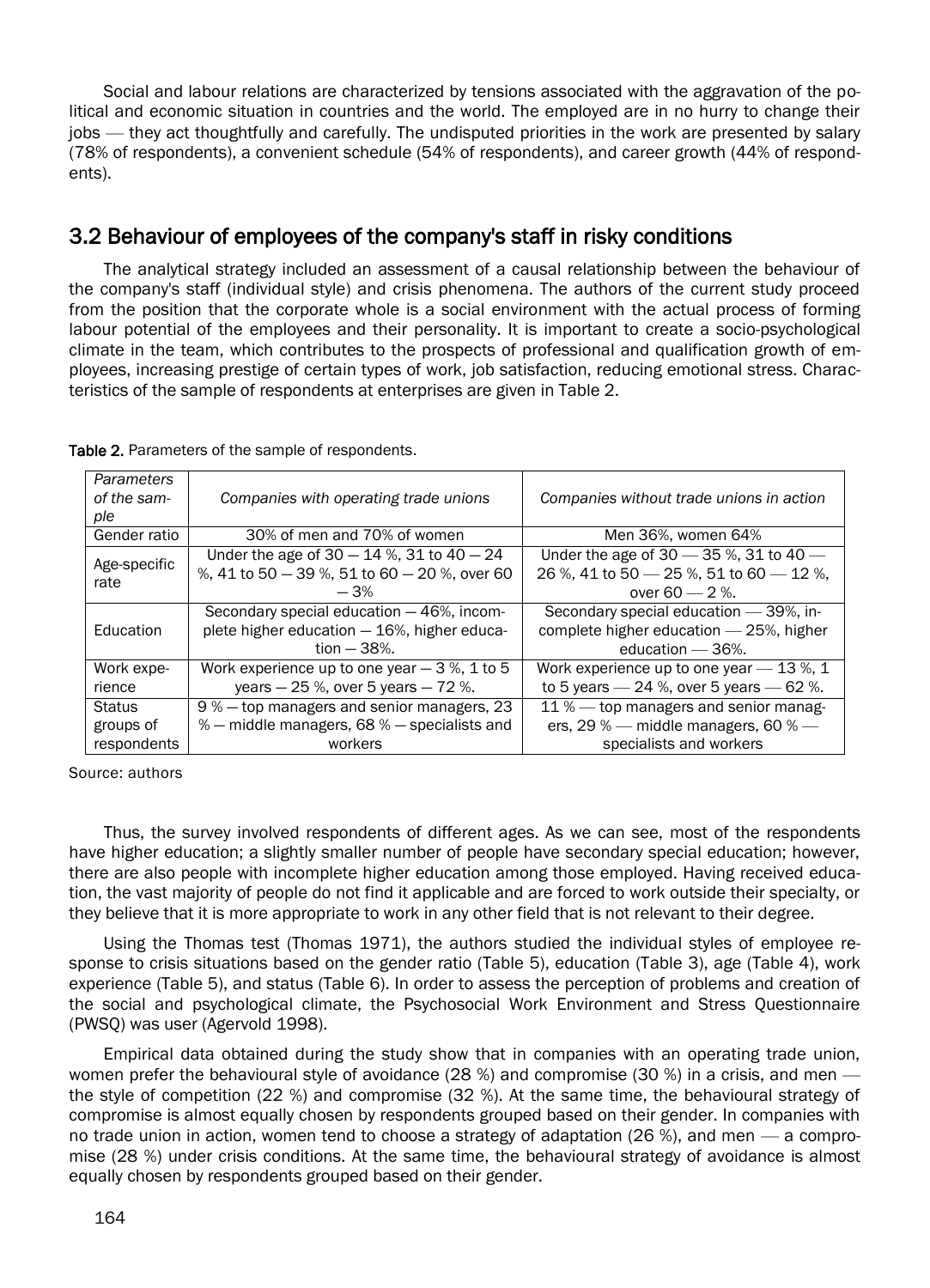

а) Companies with operating trade unions



Figure 5. The results for individual styles of employees' responses to crisis situations based on the gender ratio, %. Source: authors

|                       |                                   | Companies with operating trade    |                     | Companies without trade unions in |                                   |                     |
|-----------------------|-----------------------------------|-----------------------------------|---------------------|-----------------------------------|-----------------------------------|---------------------|
| Individual            |                                   | unions                            |                     |                                   | action                            |                     |
| styles of<br>response | special<br>secondary<br>education | incomplete<br>higher<br>education | higher<br>education | special<br>secondary<br>education | incomplete<br>higher<br>education | higher<br>education |
|                       |                                   |                                   |                     |                                   |                                   |                     |
| Competition           | 8                                 | 12                                | 39                  | 11                                | 13                                | 33                  |
| Cooperation           | 12                                | 16                                | 24                  | 20                                | 26                                | 8                   |
| Compromise            | 22                                | 24                                | 18                  | 26                                | 25                                | 30                  |
| Avoidance             | 34                                | 30                                | 12                  | 19                                | 16                                | 10                  |
| Adaptation            | 24                                | 18                                |                     | 24                                | 20                                | 19                  |

Table 3. The results for individual styles of employees' responses to crisis situations based on their education, %.

Source: authors

The results of studies on individual styles of employee response to crisis situations based on the education criterion confirm that the employees' level of qualification and general culture as one of the main complex social indicators determines the style of their behaviour. At the same time, employees with higher education prefer the competitive strategy (39% and 33% of employees, respectively) at enterprises with and without an operating trade union. Employees with incomplete higher education and special education prefer the strategy of avoidance (30% and 34%) at enterprises with an operating trade union. The strategy of compromise is observed at enterprises with no trade union in action (25% and 26%).

The results of studies on individual styles of employee response to crisis situations based on their age show that the younger the employee in the studied age range is, the more he adheres to the competitive strategy.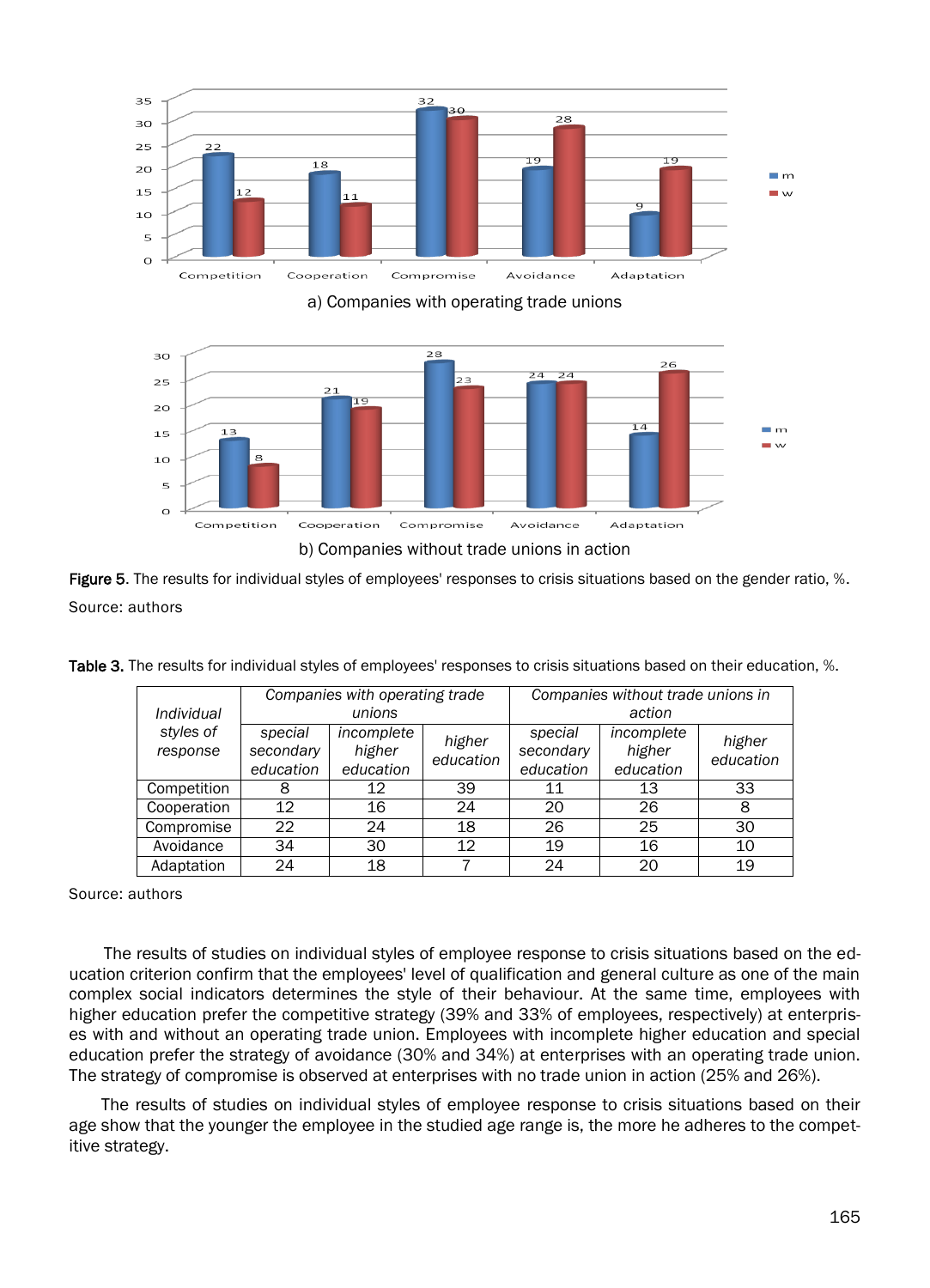|  | Table 4. The results for individual styles of employees' responses to crisis situations based on their age, % |
|--|---------------------------------------------------------------------------------------------------------------|
|  |                                                                                                               |
|  |                                                                                                               |

| Individual<br>styles of |       |       | Companies with active trade unions |                  |       |       |         | Companies without active trade<br>unions |         |       |
|-------------------------|-------|-------|------------------------------------|------------------|-------|-------|---------|------------------------------------------|---------|-------|
| response                | under | 31 to | 41 to                              | 51 <sub>to</sub> | above | under | $31$ to | 41 to                                    | $51$ to | above |
|                         | 30    | 40    | 50                                 | 60               | 60    | 30    | 40      | 50                                       | 60      | 60    |
| Competition             | 38    | 32    | 24                                 | 18               |       | 28    | 29      | 22                                       | 18      | 4     |
| Cooperation             | 24    | 26    | 32                                 | 34               | 18    | 16    | 26      | 20                                       | 34      | 22    |
| Compromise              | 18    | 17    | 22                                 | 20               | 24    | 22    | 22      | 24                                       | 20      | 16    |
| Avoidance               | 9     | 11    | 12                                 | 16               | 26    | 15    | 10      | 16                                       | 16      | 28    |
| Adaptation              | 11    | 14    | 10                                 | 12               | 25    | 19    | 13      | 18                                       | 12      | 30    |

Source: authors

Table 5. The results for individual styles of employees' responses to crisis situations based on work experience, %.

| Individual<br>styles of re- |         | Companies with active trade<br>unions |         | Companies without active trade | unions |         |
|-----------------------------|---------|---------------------------------------|---------|--------------------------------|--------|---------|
| sponse                      | Under 1 | $1$ to 5                              | Above 5 | Under 1                        | 1 to 5 | Above 5 |
|                             | year    | years                                 | years   | year                           | years  | years   |
| Competition                 | 18      | 21                                    | 32      | 14                             | 16     | 27      |
| Cooperation                 | 8       | 12                                    | 9       | 9                              | 11     | 8       |
| Compromise                  | 13      | 16                                    | 11      | 16                             | 18     | 11      |
| Avoidance                   | 27      | 26                                    | 22      | 29                             | 29     | 24      |
| Adaptation                  | 34      | 25                                    | 26      | 32                             | 26     | 30      |

Source: authors

The results for individual styles of employees' responses to crisis situations based on the length of their service prove that in companies with an operating trade union, the competitive style is chosen by the employees with more than 5 years of work experience (32%). The strategy of avoidance is preferred by those with 1 to 5 years of service (26%). Employees with work of experience of more than one year choose the adaptive style (34%). In companies with no trade union in action, the competitive strategy is chosen by employees with more than 5 years of work experience (27%). The avoiding style is preferred by those with 1 to 5 years of labour service (29 %). With the accumulation of professional experience, the tendency towards a strategy of compromise increases.

Table 6. The results for individual styles of employees' responses to crisis situations based on their status, %.

|                                     |                                      | Companies with operating trade<br>unions |                                      | Companies without trade unions<br>in action |                    |                                      |  |
|-------------------------------------|--------------------------------------|------------------------------------------|--------------------------------------|---------------------------------------------|--------------------|--------------------------------------|--|
| Individual<br>styles of<br>response | Senior<br>executives and<br>managers | Middle<br>managers                       | <b>Specialists</b><br>and<br>workers | Senior<br>executives<br>and manag-<br>ers   | Middle<br>managers | <b>Specialists</b><br>and<br>workers |  |
| Competition                         | 31                                   | 34                                       | 22                                   | 28                                          | 26                 | 19                                   |  |
| Cooperation                         | 13                                   | 10                                       | 16                                   | 10                                          | 12                 | 14                                   |  |
| Compromise                          | 22                                   | 16                                       | 18                                   | 21                                          | 16                 | 16                                   |  |
| Avoidance                           | 8                                    | 11                                       | 13                                   | 15                                          | 14                 | 19                                   |  |
| Adaptation                          | 26                                   | 29                                       | 31                                   | 26                                          | 32                 | 32                                   |  |

Source: authors

The results of studies on individual styles of employee response to crisis situations, depending on their position in the production hierarchy, demonstrate that the competitive style has the highest rank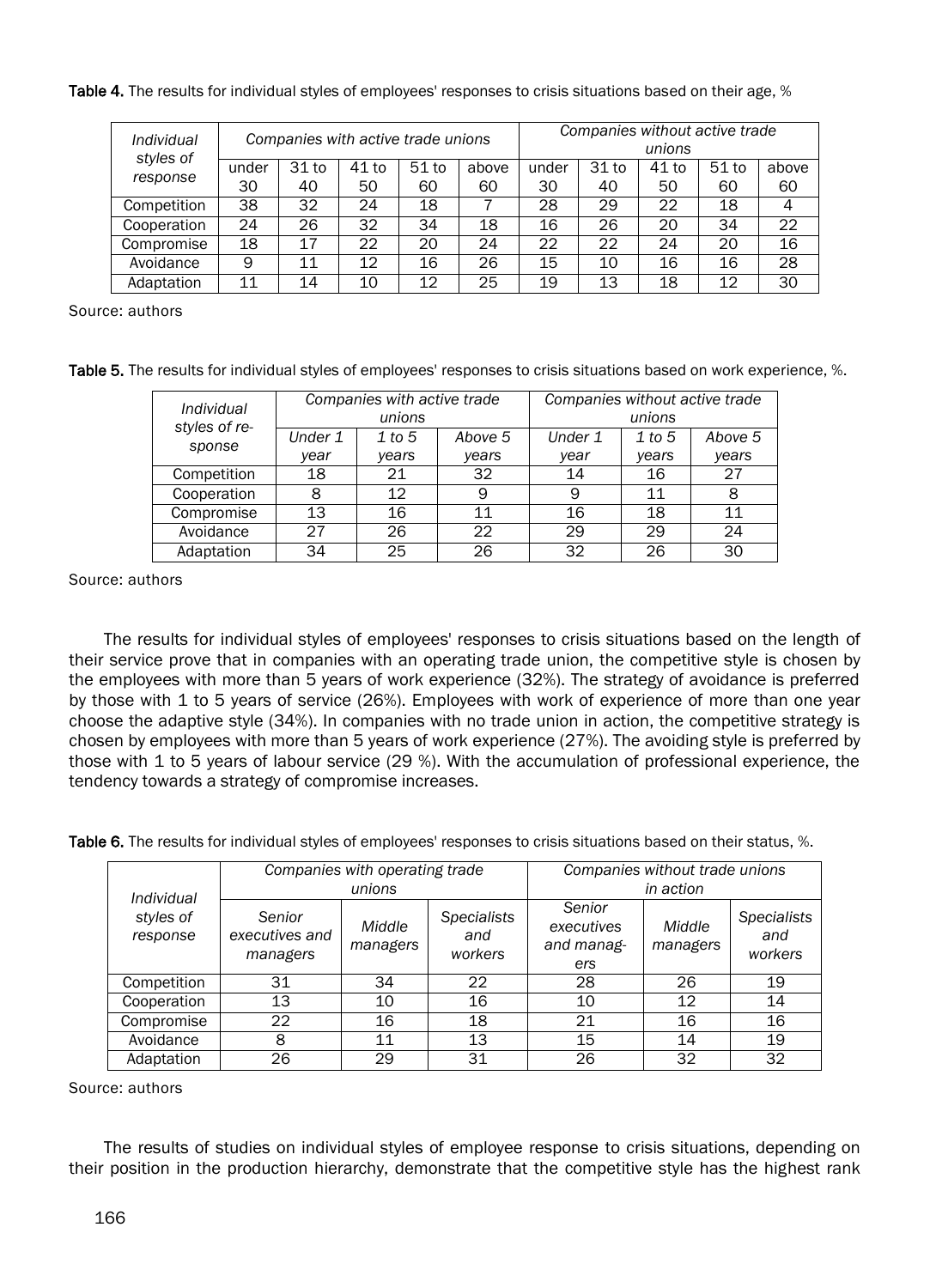number. Thus, we can say that the status of the employee requires a high need for approving decisions by members of the corporate whole. This leads to formation of their competitive tactics of behaviour in a crisis situation. This contributes to accumulation of negative emotions and mutual resentment and has a negative impact on the social-psychological climate of the company. The overall results for individual styles of employees' responses to crisis situations are presented in Figure 6.









Source: authors

The growing complexity of work and social and labour relations in a crisis makes it impossible to use traditional methods of personnel management based on personal experience, intuition, and strong-willed decisions of the manager or executive. In crisis conditions, these methods give a rather imperfect organization of work and only by chance they provide the best of the possible options for achieving the desired result.

The researchers also identified innovative approaches to managing staff behaviour in new configurations of social and labour relations. The results of the research were further processed with the help of correlation and comparative analysis (Tutz 2011). Conducting a correlation analysis between the crisis and the individual style of employees provided an opportunity to identify the style of managing employee behaviour.

Spontaneity (striving for leadership, self-affirmation) at a high and significant level correlates with the compromising style (p <0.001).

Sensitivity (focus on the authority of a stronger personality, conformity) significantly correlates with the avoiding style ( $p$  <0.05).

High-level introversion correlates with the strategy of avoiding unnecessary social contacts, emotional coldness ( $p$  < 0.05).

Rigidity (subjectivity, intrusiveness, pedantry, and suspicion) has an inverse correlation with the response style of cooperation (p <0.05) and a high and significant level of correlation with the response style of competition (p < 0.001).

In particular, there are weak correlations between the style of crisis response and the work experience in the company which indicate the dominance of stability and comprehensive thinking, focus on real relationships of objects and features, on the adoption of specific considered decisions (r=-0.32). There is also a strong correlation between the style of crisis response and the gender ratio in the company (r=-0.703). A high correlation between the style of crisis response and the age of employees (r=-  $0.7819$ ) as well as education ( $r=0.85$ ) is also determined. At the same time, the results of the study show that those employees who choose the behavioural strategies of adaptation and competition experience a high level of emotional stress and display significantly more psychological signs of stress (p <0.001), chronic fatigue (p <0.001) and psychosomatic symptoms. (p <0.001).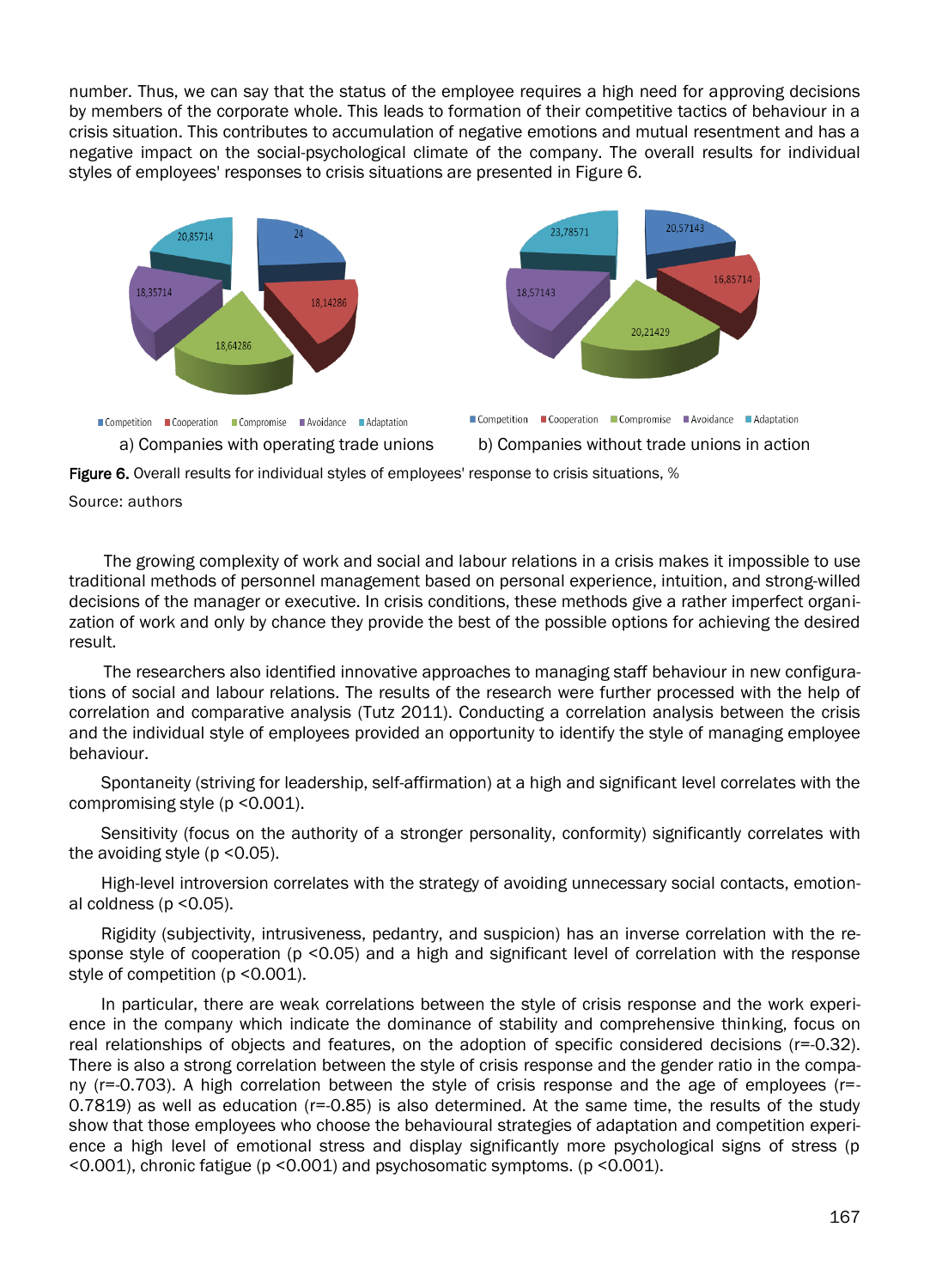Next, the Crosstabs procedure in the SPSS Base program is used with the criteria set by researchers (Lumley et al., 2015). The first two criteria set the rows and columns of two-dimensional tables (features of education and individual behaviour in a crisis situation, and the third feature is gender-based, i.e. sex — the control variable which sets the strata of the three-dimensional table (Table 7).

| <b>Parameters</b> |                                                               |          | Individual styles of employees' responses to crisis situations |         |                 |         |       |
|-------------------|---------------------------------------------------------------|----------|----------------------------------------------------------------|---------|-----------------|---------|-------|
| of the            | Education                                                     | Competi- | Coopera-                                                       | Compro- | Avoi-           | Adapta- | Total |
| sample            |                                                               | tion     | tion                                                           | mise    | dance           | tion    |       |
|                   | Tertiary education                                            | 11       | 8                                                              | 5       | 3               | 3       | 30    |
|                   | $(levels 5-8)$                                                | 36.67%   | 26.67%                                                         | 16.67%  | 10.00 %         | 10.00 % | 100%  |
|                   | Upper secondary and                                           | 8        | 10                                                             | 8       |                 | 6       | 39    |
|                   | post-secondary non-                                           |          |                                                                |         |                 |         |       |
| men               | tertiary education<br>(levels 3 and 4)                        | 20.51%   | 25.64 %                                                        | 20.51%  | 17.95 %         | 15.38 % | 100%  |
|                   | Less than primary,                                            | 5        | 9                                                              | 10      | 12              | 6       | 42    |
|                   | primary and lower<br>secondary education<br>$(levels 0-2)$    | 11.90%   | 21.43%                                                         | 23.81%  | 28.57 %         | 14.29 % | 100%  |
| Total<br>(men)    |                                                               | 24       | 27                                                             | 23      | $\overline{22}$ | 15      | 111   |
|                   | $\frac{1}{2}$                                                 | 21.62    | 24.32                                                          | 20.72   | 19.82           | 13.51   | 100   |
|                   | Tertiary education                                            | 8        | 6                                                              | 6       | 4               | 3       | 27    |
|                   | $(levels 5-8)$                                                | 29.63%   | 22.22 %                                                        | 22.22 % | 14.81%          | 11.11%  | 100 % |
|                   | Upper secondary and                                           | 5        | 11                                                             | 13      | 9               | 5       | 43    |
| women             | post-secondary non-<br>tertiary education<br>(levels 3 and 4) | 11.63%   | 25.58%                                                         | 30.23%  | 20.93%          | 11.63%  | 100 % |
|                   | Less than primary,                                            | 4        | 13                                                             | 12      | 9               | 11      | 49    |
|                   | primary and lower<br>secondary education<br>$(levels 0-2)$    | 8.16     | 26.53                                                          | 24.49   | 18.37           | 22.45   | 100%  |
|                   | Total<br>(women)                                              | 17       | 30                                                             | 31      | 22              | 19      | 119   |
|                   | %                                                             | 14.29    | 25.21                                                          | 26.05   | 18.49           | 15.97   | 100   |
|                   | Total (men & women)                                           | 41       | 57                                                             | 54      | 44              | 34      | 230   |

#### Table 7. Conjugation Table

Source: authors

The indications were interrelated (i.e., the hypothesis of their independence was analysed and rejected). Therefore, it is of interest to assess the strength of connection. To measure the strength of the connection when analysing the conjugation tables the following coefficients are used: coupling coefficients based on χ2; ranks; coefficients that measure the information relationship between factors. Next, χ2 is calculated for the combination table with the degree of freedom that equals to 20 (Table 8).

|  |  | Table 8. Criterion $x^2$ for the Combination Table |  |
|--|--|----------------------------------------------------|--|
|--|--|----------------------------------------------------|--|

| Parameters of the sample | <b>Statistics</b>                      | Results |
|--------------------------|----------------------------------------|---------|
| men                      | Criterion x2 Pearson's                 | 65.294  |
|                          | Criterion x2 with Yates correction     | 65.674  |
|                          | Criterion x2 adjusted for plausibility | 67.491  |
|                          | Linear connection                      | 24.734  |
|                          | Number of valid observations           | 111     |
| women                    | x Criterion x2 Pearson's               | 60.881  |
|                          | Criterion x2 with Yates correction     | 63.344  |
|                          | Criterion x2 adjusted for plausibility | 64.281  |
|                          | Linear connection                      | 23.437  |
|                          | Number of valid observations           | 119     |

Source: authors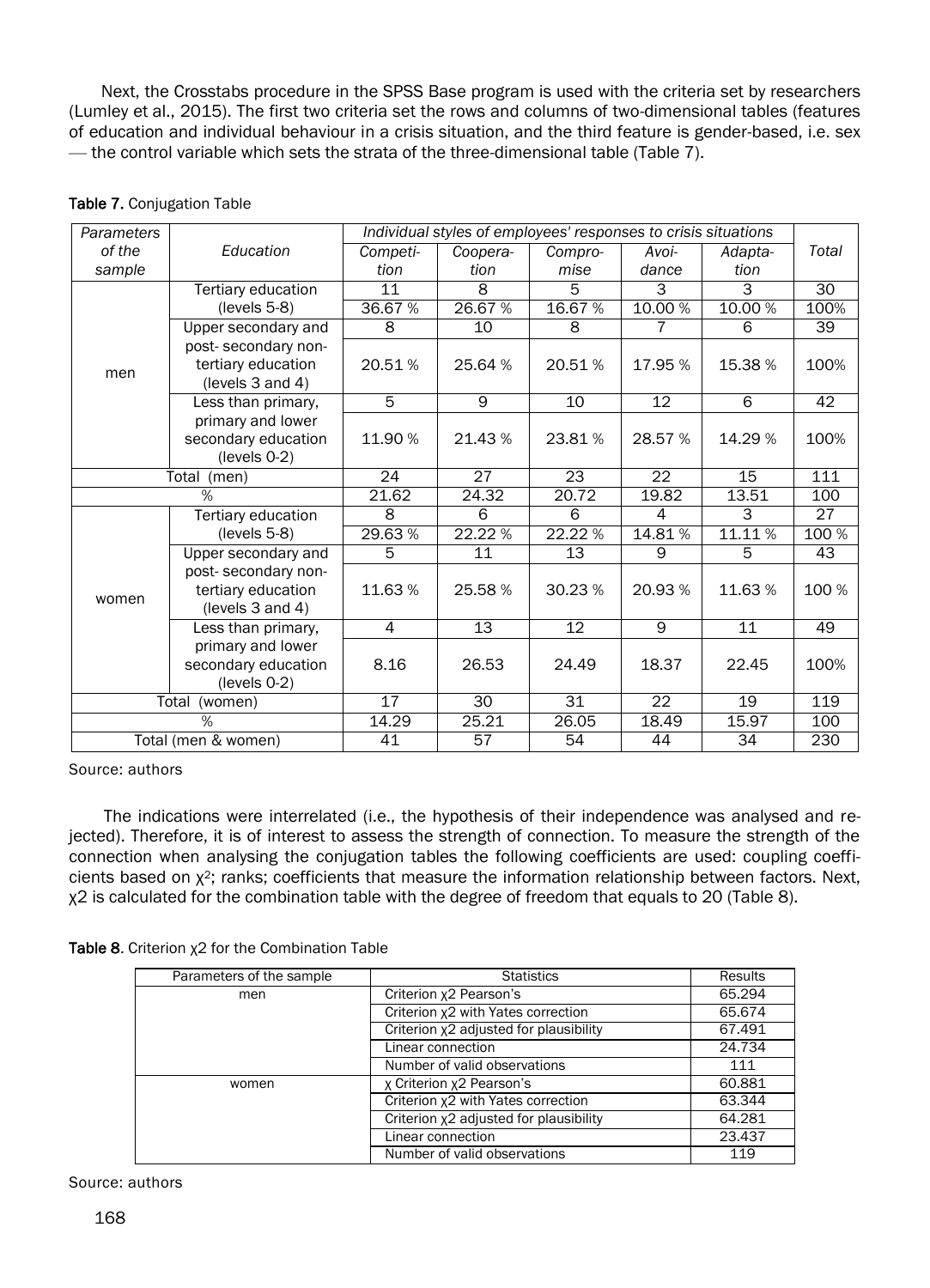According to the results summarised in Table 8, it is concluded that for both strata — men and women — the requirements for the cell occupancy is met. Therefore, we should take a statistical conclusion about the importance of the relationship between the considered feature s of education and individual style of behaviour in crisis. The value of the Pearson criterion  $x^2$  = 65.294 for the first stratum at 20 degrees of freedom is significant at a high level of not more than 0.005, and for the second strata χ2 = 60.881 is at a high level of not more than 0.005. This conclusion is confirmed by the values of other coefficients based on Pearson's criteria. The criterion φ equals to 0.518 and 0.492, respectively; Cramer's measure comprises 0.231 and 0.222, respectively for these layers; the conjugation coefficient is 0.254 and 0.261, with the same level of significance.

#### 3.3 The mechanism of managing social and labour relations in the company in a crisis economy

In terms of rapid pace development of social relations, the timeliness and correctness of management decisions largely depend on how effectively the employees' work is organised. Based on the results of the study, it is necessary to consider the relationship between groups and individual members of the corporate whole in order to improve the efficiency of staff in crisis conditions (Fi-gure 7).

The employee effectiveness is based on the complementarity of their actions. If the actions are characterized by complementarity, then the relationship between them is complementary – this is possible due to coordination of motives and incentives, powers and responsibilities. Social-psychological climate has a direct impact on the well-being of corporate members, on the way joint decisions are developed, taken and implemented, and on achieving the effectiveness of joint activities. It is manifested in work motivation, employees' communication, and their interpersonal and group relationships. Social and labour relations affect the efficiency of the production process. The complementary level of social and labour relations is characterized by the consistency of the company's goals and individual goals, the balance of motives and incentives, and a clear division of responsibilities for the result.



Figure 7. The mechanism of managing social and labour relations in the company in a crisis economy. Source: authors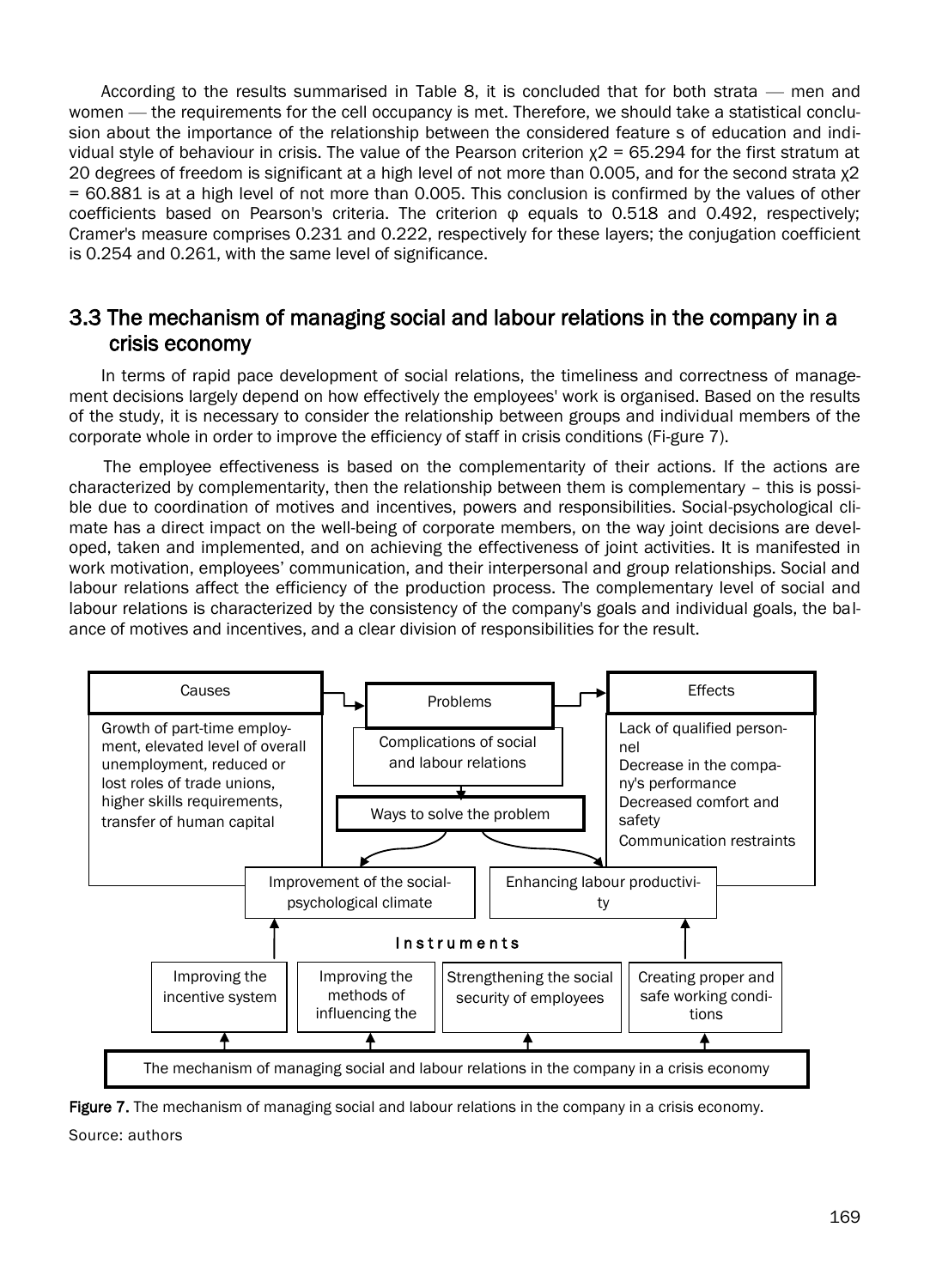The development of the company in a crisis economy is provided by social and labour relations, which determine the efficiency of employee's activity. The configuration of social and labour relations in a team is determined by the objective causes of labour market disparities. It also depends on the fact that the lack of jobs and a high share of unsafe working conditions, the inconsistency of labour quality to modern production requirements, the irrationality of the sectorial structure of employment, low wages are due to the regulation of this area. The state of a social and labour segment in the company is determined by the effectiveness of corporate policy measures for human development. The system of social and labour relations makes it possible to ensure the stability of the company in a crisis economy by understanding the reasons for their transformation, the availability of effective contractual mechanisms to ensure employee participation in decisions that allow them to influence the quality of working life. Assessment of social and labour relations provides an appropriate personnel policy, the development of collective employment relations which determine the procedure for payment of wages.

The proposed mechanism for managing social and labour relations in the company in a crisis economy can bring real value in financial terms. This is possible due to the strategy of personnel management in crisis conditions; increasing motivation in the workplace; fairness and transparency in the company activities; timely informing people on important issues; removing social and psychological tension by carrying out joint leisure activities, optimizing working hours for executives; reducing the employee's dependence on the manager; encouraging initiative, and providing career growth prospects.

The practical significance of the study is that the use of its results allows improving the entrepreneurial and other activities of the corporate whole, to develop the most effective economic, social and organizational measures, to put forth unused reserves for improving production efficiency and social development. In times of developing information society, the most important characteristic of which is an extremely enhanced role for the human factor in management and production, there are increasingly active attempts to shift to socio-psychological and spiritual methods of influencing the workforce, especially considering the employee interest in decision making.

#### **CONCLUSIONS**

The authors developed an idea of new configurations of social and labour relations as a context. This scientific proposal is motivated by the economic crisis and aims at effectively addressing the issues of personnel management. The system of social and labour relations has resulted from many years of experience gained by institutions and professional communities in a number of countries. To effectively address the issues of personnel management in a crisis economy, the authors recommend using methods focused on priority and long-term areas of transformation of the workforce's activities. The study allows us to say with confidence that the ability to interact in crisis situations comes from the impact of the content and conditions of the activity itself and accumulation of social and professional experience.

To study a complex correlation between different aspects of social and labour relations, we used a configuration approach. The results generally confirm that the strategy of employee behaviour affects the social-psychological climate in the work environment. In addition, we can say that the system of social and labour relations effect the performance of the organization and productivity of employees.

The results demonstrate that an employee's individual style in a crisis can directly or indirectly contribute to the level of emotional tension in a corporate whole.

Workers who resent to the strategy of avoidance or adaptation in a crisis economy feel more negative about other factors of the work environment since they constantly experience a high level of negative emotional impact. In addition, this category of employees may not take advantage of opportunities provided by the work situation such as social networking, professional growth and personal development. High qualification requirements as well as authoritarian or non-constructive management style is likely to cause ineffective management in crisis conditions and lead to a negative social-psychological climate and a high level of emotional stress in the workforce.

The results obtained demonstrate that the configuration of social and labour relations significantly affects the application of personnel management methods in the company. We observe a probability of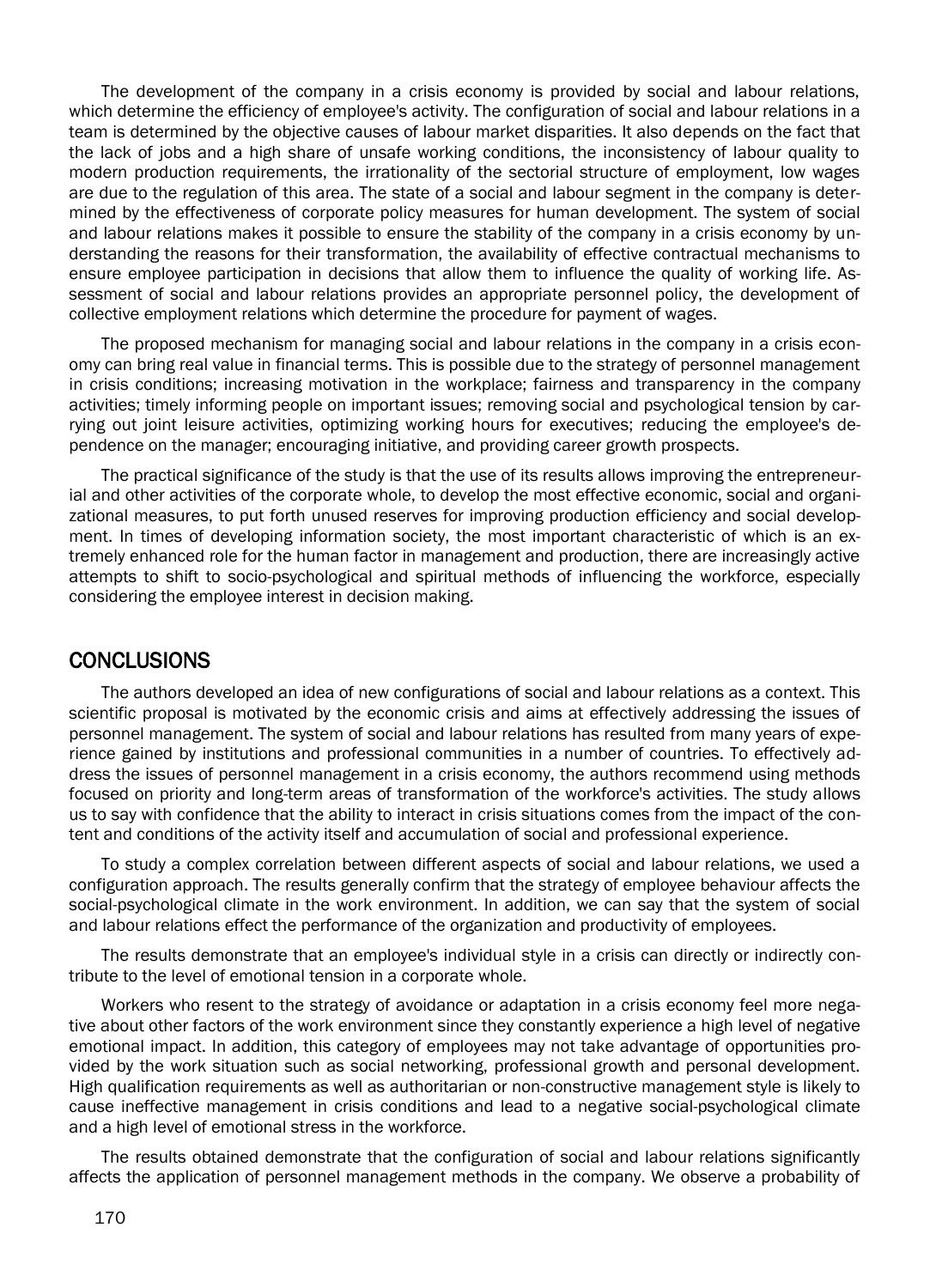the positive configuration, which is characterised by a balance of management methods and individual behavioural styles of employees as well as the negative configuration associated with a lack of this balance. The results obtained demonstrate that management methods play an important role in forming a favourable social-psychological climate in a crisis economy. However, the scope and nature of the necessary management practices are determined by the configuration of social and labour relations in the company. Thus, the assumption that personnel management methods can be successful in crisis conditions is valid only under certain configuration of social and labour relations. The mechanism of management of social and labour relations in the company, which is universal from the point of view of the basic problems and various functional characteristics, has been developed. This mechanism allows to identify the issues for regulating social and labour relations based on a system of interrelated indicators and to assess the existing disparities in social and labour relations.

#### REFERENCES

- Abo-Murad, M., AL-Khrabsheh, A., Jamil, R. (2019), "[Effect of the Organisational Culture on Crisis Man](https://www.abacademies.org/articles/effect-of-the-organisational-culture-on-crisis-management-in-hotel-industry-a-qualitative-exploration-8300.html)[agement in Hotel Industry: A Qualitative Exploration](https://www.abacademies.org/articles/effect-of-the-organisational-culture-on-crisis-management-in-hotel-industry-a-qualitative-exploration-8300.html)", *International Journal of Entrepreneurship*, Vol. 23, No 2, pp. 1-18.
- Agervold, M. (1998), *The Psychosocial Work Environment and Stress Questionnaire*, The Danish Work Environment Fund, Copenhagen (in Danish).
- Atamas, P., Serbov, M., Omelyanenko, V., Kravchenko, I., Portna, O. (2020), "Strategic Support of Impact-Investment Processes in International Entrepreneurship", *International Journal of Entrepreneur*ship, Vol. 24, No 1S, pp. 1-8.
- Council of Europe Directive on the implementation of measures to encourage improvements in the safety and health of workers at work № 89/391, EEC, https://zakon.rada.gov.ua/laws/show/994\_b23#Text\_(access date 19.05.2020).
- Einarsen, S. (2000). "Harassment and bullying at work: A review of the Scandinavian approach", *Aggression and Violent Behavior,* No. 5(4), pp. 379–401.
- European Commission Statement, Fair labour mobility: Commission welcomes agreement on the European Labour Authority, http://europa.eu/rapid/press-release\_STATEMENT-19-844\_en.htm (access date 19.05.2020).
- Eurostat. News release. Euro indicators. 106/2019 1 July 2019. May 2019. Euro area unemployment at 7.5% EU28 at 6.3%. URL: https://ec.europa.eu/eurostat/documents/2995521/9935256/3- 01072019-AP-EN.pdf/fdd80b34-6c9d-43a2-b2c0-2ce9d4dc3c9c (access date 19.04.2020).
- Eurostat. Mews releases. Euro indicators. URL: https://ec.europa.eu/eurostat/documents/2995521/9786896/2-15052019-AP-
- EN.pdf/6870b615-affa-43e3-b1f4-cde883544d13 (access date 19.04.2020). Gelashvili, N., Pritvorova, T., Petrenko, E., Zhumanova, B., Kizimbaeva, A. (2020), "Sustainable develop-
- ment of economy via socialy oriented activities", *Journal of Security and Sustainability Issues*, Vol. 9, No. 4, pp. 1405-1419.
- Glonti, V., Trynchuk, V., Khovrak, I., Mokhonko, G., Shkrobot, M., Manvelidze, L. (2020), "Socialization of Organization Sustainable Development Based on the Principles of Corporate Social Responsibility", *Montenegrin Journal of Economics*, Vol. 16, No. 1, pp. 169-182.
- Harini, S., Gemina, D., Yuningsih, E. (2020), "Leveraging SMEs Performance of Sustainability: Creativity and Innovation Based on HR Competency and Market Potential in the Era of IR 4.0", *International Journal of Entrepreneurship*, Vol. 24, № 1, pp. 1-10.
- Hoel, H., Cooper, C. L., Faragher, B. (2001), "The experience of bullying in Great Britain: The impact of organizational status", *European Journal of Work and Organizational Psychology*, Vol. 10, No. 4. pp. 443–465.
- Iershova, N., Tkachenko, М., Garkusha, V., Miroshnik, О., Novak-Kaliaeva, L. (2019), "Economic security of the enterprise: scientific and practical aspects of accounting and analytical support", *Financial and Credit Activities: Problems of Theory and Practice*, No. 2 (29), pp. 130-141.
- Khakimov, R., Abduvasikov, A., Danyliuk, S., Parshyn, Y., Alkema, V. (2019), "Strategic Priorities of Intellectual Capital Management in the Enterprise", *Academy of Strategic Management Journal*, Vol. 18, No. 1S, pp. 1-5.